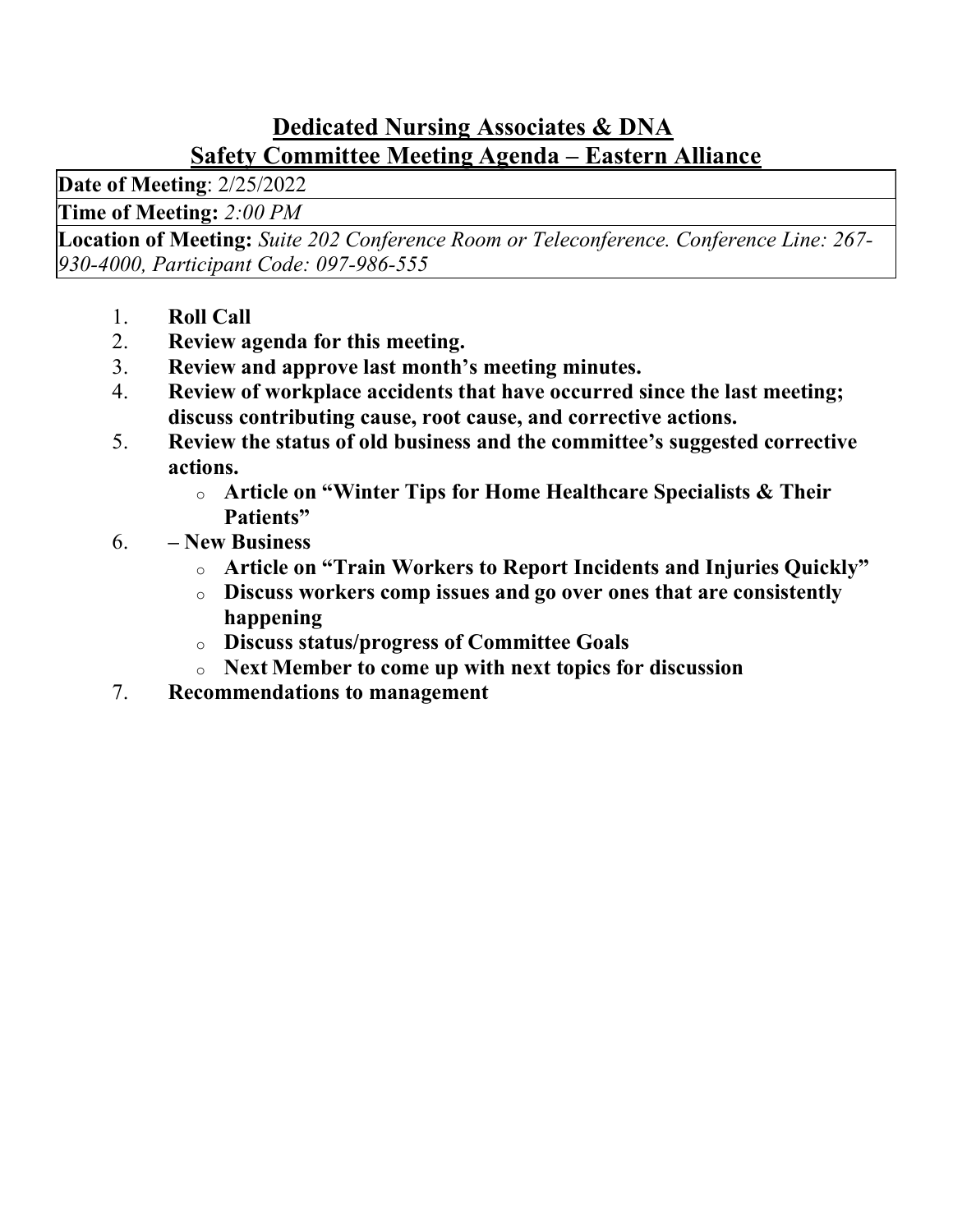# Dedicated Nursing Associates & DNA  Safety Committee Agenda

| Meeting<br>Date: 2/25/2022 | Time meeting started: $\int 2:00 \, PM$ |  |
|----------------------------|-----------------------------------------|--|
|                            |                                         |  |

| <b>Meeting Chairperson:</b> |  |
|-----------------------------|--|
| <b>Danielle Reilly</b>      |  |

| <b>Present</b>           | <b>Absent</b>     |
|--------------------------|-------------------|
| <b>Ashton Hamer</b>      | Melissa Spagnol   |
| Hannah Sabo              | Heidi Zedlar      |
| Chris Young              | Danielle Reilly   |
| Christina Zappa          | Micheal Mucci     |
| Ashley Lee (Virtual)     | Casandra Angelone |
| Nikki Raveling (Virtual) |                   |
|                          |                   |
|                          |                   |
|                          |                   |
|                          |                   |
|                          |                   |
|                          |                   |
|                          |                   |
|                          |                   |

Agenda for today's meeting was reviewed by all members:  $\mathbf{x}$  Yes  $\mathbf{N}$ o

Previous meeting minutes from  $(1/2022)$  were read and approved:  $x$  Yes  $x^0$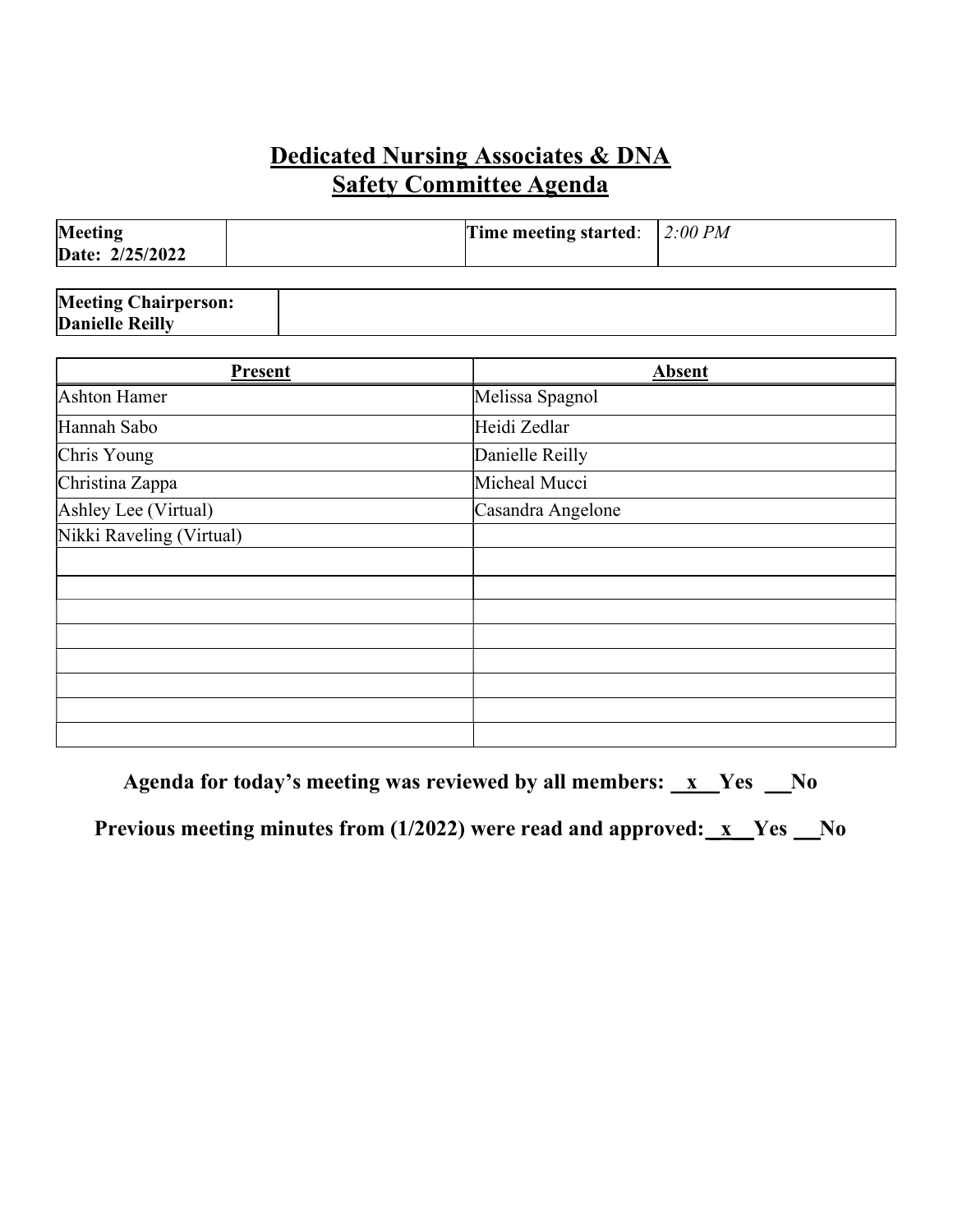#### Review of Accidents/Incidents Since the Last Meeting (employee, non-employee, vehicle accidents, near misses, property, & other)

| Date | Injury<br>Causation<br>(Description) | <b>Assignment</b><br>/Facility | <b>Injured Body</b><br>Part (Body Part,<br>Left/Right,<br>Lower/Upper) | <b>Follow Up</b><br>(Communication,<br><b>Contact Facility,</b><br>Treatment,<br>Education, etc.) | Recommended<br>Corrective<br><b>Action</b> | Is Claim<br>Ongoing?<br><b>Current</b><br>Outcome |
|------|--------------------------------------|--------------------------------|------------------------------------------------------------------------|---------------------------------------------------------------------------------------------------|--------------------------------------------|---------------------------------------------------|
|      |                                      |                                |                                                                        |                                                                                                   |                                            |                                                   |

# Status / Progress of Uncompleted Old Business

| <b>Old Business Item:</b>      | <b>Updates:</b>                   |
|--------------------------------|-----------------------------------|
| <i>Winter Tips for Home</i>    | Uploaded to DNA Website           |
| Healthcare Specialists & Their |                                   |
| Patients"                      |                                   |
| Claims Review                  | Meeting date scheduled for March. |
|                                |                                   |

# New Business (Round Table Discussion)

| <b>Committee Member</b> | <b>Topic / Hazard Identified:</b>     | <b>Responsibility Assigned to Whom &amp;</b> |
|-------------------------|---------------------------------------|----------------------------------------------|
| Name:                   |                                       | <b>Action To Be Taken:</b>                   |
|                         |                                       |                                              |
| Group                   | Discuss new incidents                 |                                              |
| Group                   | Article on: "Train Workers to Report" | Sent to marketing to upload to the website   |
|                         | Incidents and Injuries Quickly"       |                                              |
| Group                   | Update on Goals                       | Working on workplace violence email          |
|                         |                                       | lseries.                                     |